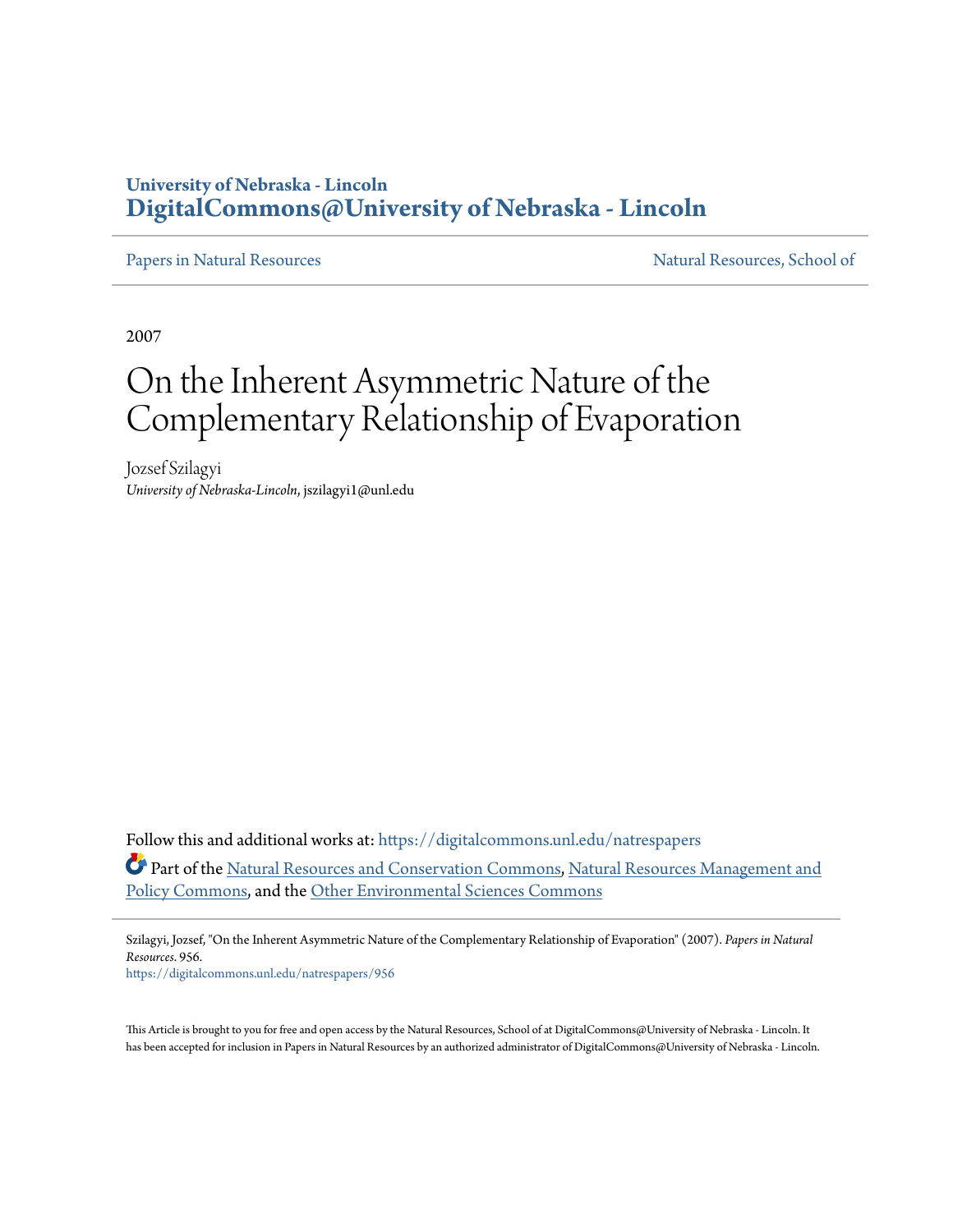See discussions, stats, and author profiles for this publication at: [https://www.researchgate.net/publication/229048975](https://www.researchgate.net/publication/229048975_On_the_inherent_asymmetric_nature_of_the_complementary_relationship_of_evaporation?enrichId=rgreq-147e954a352150493c304a3a6c4fe161-XXX&enrichSource=Y292ZXJQYWdlOzIyOTA0ODk3NTtBUzoxMDM5MjkxNTMwNjQ5NjBAMTQwMTc5MDA0OTI0Nw%3D%3D&el=1_x_2&_esc=publicationCoverPdf)

# [On the inherent asymmetric nature of the complementary relationship of](https://www.researchgate.net/publication/229048975_On_the_inherent_asymmetric_nature_of_the_complementary_relationship_of_evaporation?enrichId=rgreq-147e954a352150493c304a3a6c4fe161-XXX&enrichSource=Y292ZXJQYWdlOzIyOTA0ODk3NTtBUzoxMDM5MjkxNTMwNjQ5NjBAMTQwMTc5MDA0OTI0Nw%3D%3D&el=1_x_3&_esc=publicationCoverPdf) evaporation

**Article** in Geophysical Research Letters · January 2007

DOI: 10.1029/2006GL028708

| <b>CITATIONS</b><br>54 |                                                                                                            | <b>READS</b><br>44 |
|------------------------|------------------------------------------------------------------------------------------------------------|--------------------|
| 1 author:              |                                                                                                            |                    |
|                        | Joe Szilagyi<br><b>Budapest University of Technology and Economics</b><br>104 PUBLICATIONS 1,847 CITATIONS |                    |
|                        | <b>SEE PROFILE</b>                                                                                         |                    |

**Some of the authors of this publication are also working on these related projects:**

**Project** 

The Complementary Relationship in Land Surface Evapotranspiration [View project](https://www.researchgate.net/project/The-Complementary-Relationship-in-Land-Surface-Evapotranspiration?enrichId=rgreq-147e954a352150493c304a3a6c4fe161-XXX&enrichSource=Y292ZXJQYWdlOzIyOTA0ODk3NTtBUzoxMDM5MjkxNTMwNjQ5NjBAMTQwMTc5MDA0OTI0Nw%3D%3D&el=1_x_9&_esc=publicationCoverPdf)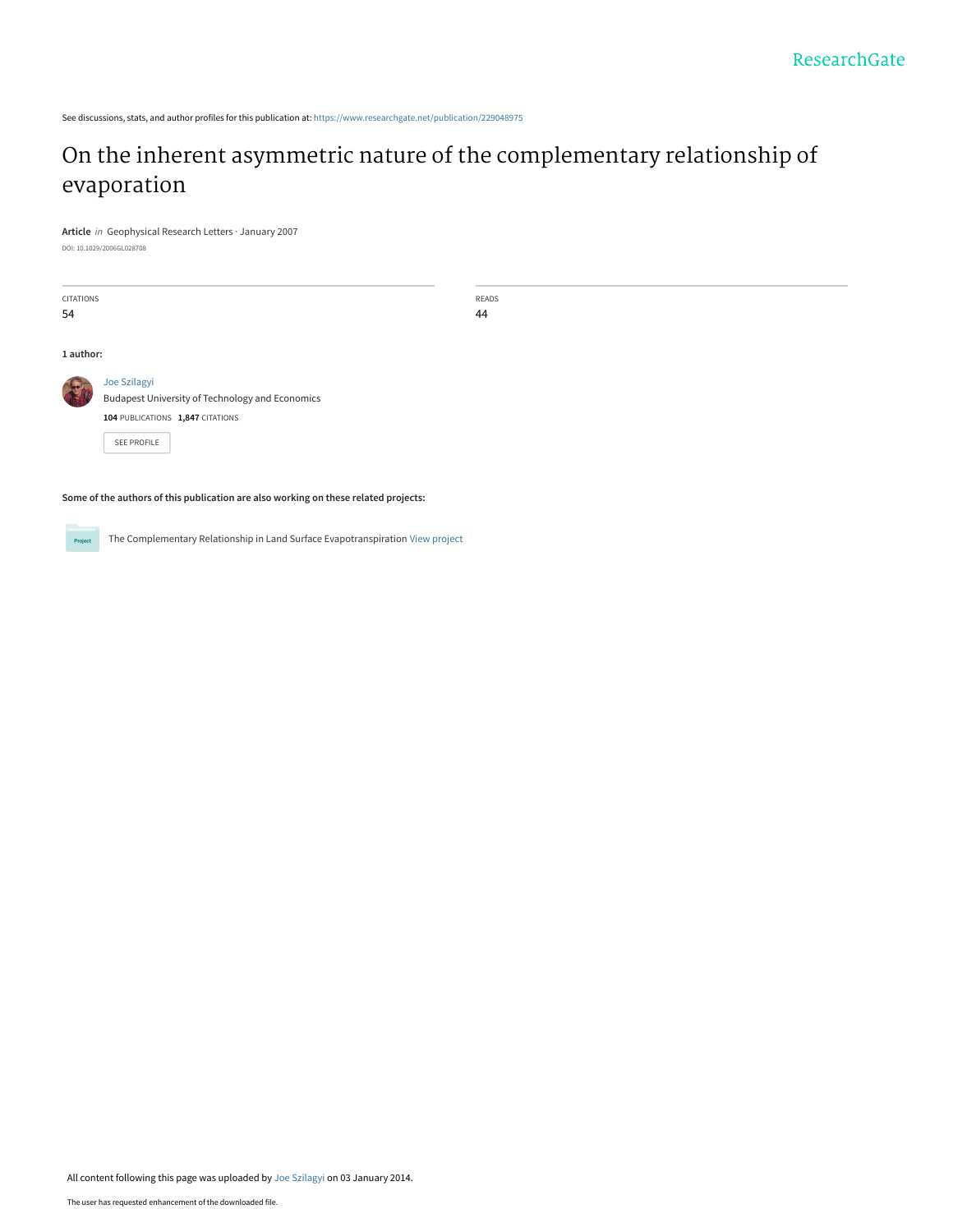

### On the inherent asymmetric nature of the complementary relationship of evaporation

Jozsef Szilagyi<sup>1,2</sup>

Received 8 November 2006; revised 17 December 2006; accepted 19 December 2006; published 24 January 2007.

[1] New theoretical considerations indicate that the complementary relationship (CR) of evaporation is inherently asymmetric when the time rate of change between actual and apparent potential evaporations is considered. The theory also estimates the extent of this asymmetry as a function of the surface temperature and predicts that a symmetric CR, independent of the surface temperature, can only be expected when no energy exchange between the source of the apparent potential evaporation process and its surroundings occurs, a rather unrealistic situation. The derived asymmetric CR is employed for operational evaporation estimations. The parameters of the proposed practical evaporation estimation model are from the Priestley-Taylor and Penman equations. Citation: Szilagyi, J. (2007), On the inherent asymmetric nature of the complementary relationship of evaporation, Geophys. Res. Lett., 34, L02405, doi:10.1029/ 2006GL028708.

#### 1. Introduction

[2] The complementary relationship (CR) of *Bouchet* [1963], written in energy flux units, relates actual  $(LE)$ and potential evaporation rates  $(LE<sub>n</sub>)$  to wet environment evaporation  $(LE_w)$ 

$$
LE + LE_p = kLE_w \tag{1}
$$

where  $k$  is a constant of proportionality. Throughout the text the term evaporation includes the transpiration of vegetated surfaces as well. Bouchet did not specify how the different terms should be calculated in (1), thus it took some time before his idea was put into practice by *Brutsaert and* Stricker [1979] in their Advection Aridity (AA) model.

[3] The definition of potential evaporation is ambiguous due to what constitutes as a 'large area' covered by actively growing vegetation the evapotranspiration of which should be considered under unimpeded access to water [*Brutsaert*, 2005]. As known, the rate of evaporation of such a moist vegetated area is a function of its size due to the so-called 'oasis effect' of energy transport to the area, the relative importance of which diminishes with the size of the moist surface. In contrast, the application of the apparent potential evaporation [*Brutsaert*, 2005] is much less ambiguous,

since it considers the rate of evaporation under the actual meteorological and surface conditions from a source of water that is small enough in size as to not be able to influence the prevailing conditions of its surroundings. In theory it means that the saturated vapor pressure of the water source is taken at the temperature of the surrounding surface *[Brutsaert, 2005]*. The latter is rarely known in practice leading one to the application of the Penman equation [Penman, 1948] with data that represent the actual meteorological conditions. As an alternative, the evaporation rate of a pan can be considered as a widely used practical measure of the apparent potential evaporation. In what follows, reference to potential evaporation,  $LE_n$ , will always be considered as the apparent potential evaporation.

[4] In *Brutsaert and Stricker's* [1979] Advection-Aridity model formulation of the complementary relationship,  $LE<sub>p</sub>$ was calculated with the help of the Penman equation [Penman, 1948]

$$
LE_p = \frac{\Delta}{\Delta + \gamma} Q_n + \frac{\gamma}{\Delta + \gamma} E_A \tag{2}
$$

where  $\Delta$  is the slope of the saturation vapor pressure curve at the air temperature,  $\gamma$  is the psychometric constant,  $Q_n$  is the available energy, and  $E_A$  is the drying power of the air

$$
E_A = f(u)(e^* - e) \tag{3}
$$

with  $e^*$  and  $e$  being the saturation (taken at the air temperature) and actual vapor pressure values, respectively, and  $f(u)$  is a wind function. The  $LE_w$  term is specified by the Priestley-Taylor equation [Priestley and Taylor, 1972]

$$
LE_w = c \frac{\Delta}{\Delta + \gamma} Q_n \tag{4}
$$

where  $c$  is the Priestley-Taylor parameter. Employing the so-defined terms of (1), Brutsaert and Stricker [1979] assumed that the CR is symmetric around the  $LE_w$  value, i.e.,

$$
LE + LE_p = 2LE_w \tag{5}
$$

which has become, for its simplicity and practical applicability, widely used.

[5] Recently Kahler and Brutsaert [2006] demonstrated how class A pan evaporation  $(LE_{pa})$  data, as a practical measure of  $LE_p$ , can be employed to estimate actual evaporation on a daily basis with the help of an inherently symmetric CR. When used with evaporation pan data,

<sup>&</sup>lt;sup>1</sup>Department of Hydraulic and Water Resources Engineering, Budapest University of Technology and Economics, Budapest, Hungary. <sup>2</sup>

<sup>&</sup>lt;sup>2</sup>Also at School of Natural Resources, University of Nebraska at Lincoln, Lincoln, Nebraska, USA.

Copyright 2007 by the American Geophysical Union. 0094-8276/07/2006GL028708\$05.00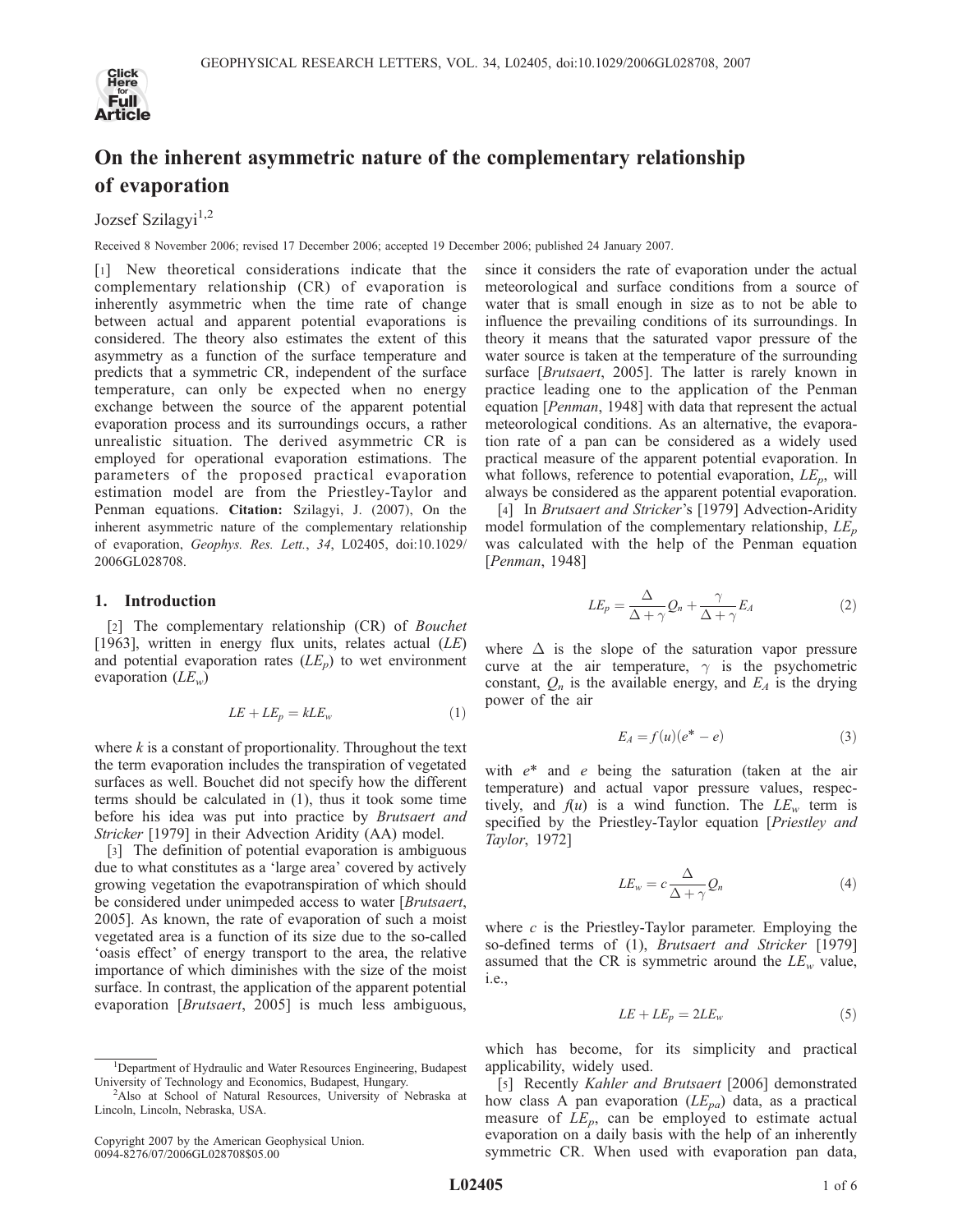according to them, the assumed symmetric nature of the CR becomes asymmetric, i.e.,

$$
LE + LE_p > 2LE_w \tag{6}
$$

is valid instead of an equality. They point out that the asymmetry present in (6) is due to the nature of heat transfer between the pan and its surroundings. As the environment dries, the class A pan receives more energy per unit area than the surrounding land because (a) its side and bottom are exposed, allowing for additional heat transfer in the form of conduction and radiation, and; (b) its small size (and material and thermal properties different from its surroundings) leads to local advection of energy from the surrounding environment. This will mean that the change in the apparent potential evaporation, as the environment dries from an initially wet condition, will be larger than the corresponding change in actual evaporation, i.e.,

$$
LE_p - LE_w = b(LE_w - LE) \tag{7}
$$

where  $b > 1$  is another constant of proportionality.

[6] Rearrangement of (7) leads to

$$
LE = \frac{1+b}{b} LE_w - \frac{1}{b} LE_p \tag{8}
$$

which serves as the operational evaporation estimation method of Kahler and Brutsaert [2006], where for  $LE_p$  the term  $\alpha L E_{pa}$  is inserted,  $\alpha$  being a pan coefficient, assumed to be unity. (8) can be considered as a modification of the original AA model specific to pan data.

[7] The major thrust of the present study is to show through theoretical considerations and subsequent data analysis that the asymmetry that arises in (6) is directly and inherently linked to the definition of apparent potential evaporation and not limited only to class A pan measurements. An operational evaporation estimation method, alternative to the original AA model by Brutsaert and Stricker [1979] and its modification by Kahler and Brutsaert [2006], is also derived where the coefficients b and c, the latter from the  $LE_w$  term of (8), come out as well known quantities.

#### 2. Theoretical Considerations About the Complementary Relationship

[8] Let's assume that the net energy,  $Q_n$ , available at the surface, is constant through time and that it is fully utilized by the sensible  $(H)$  and latent heat  $(LE)$  fluxes between the surface and the adjacent air. From an assumed constant  $Q_n$ term one obtains

$$
\frac{\partial_t H}{\partial_t L E} = -1 \tag{9}
$$

where the operator  $\partial$  denotes differentiation with respect to the variable specified in its index (i.e., time here).

[9] For an arbitrarily small area on the surface continuously having the same surface temperature as the drying environment but with unlimited access to water (i.e., representing apparent potential conditions), one can write

$$
\partial_t H_p = \partial_t H. \tag{10}
$$

As a working hypothesis let's assume that the ratio of the time rate of change of the evaporation terms belonging to the drying environment (*LE*) and the small wet area (*LE<sub>n</sub>*) respectively, depends at most on the uniform temperature  $(T<sub>s</sub>)$  of the surface only (or otherwise it is a constant), i.e.,

$$
\frac{\partial_t LE}{\partial_t LE_p} = f(T_s). \tag{11}
$$

From (9)

$$
\partial_t L E = -\partial_t H \tag{12}
$$

therefore

$$
\frac{\partial_t LE}{\partial_t LE_p} = \frac{-\partial_t H}{\partial_t LE_p} = f(T_s). \tag{13}
$$

(9) and (10), employing a Dalton-type approach for the sensible and latent heat fluxes, yield

$$
\frac{\partial_i H_p}{\partial_i L E_p} = \frac{\partial_i H}{\partial_i L E_p} = \frac{\partial_i (f_H \partial_z T)}{\partial_i (f_{LE} \partial_z e_p)}
$$
(14)

where  $f_H = -f(u)c_p$ ,  $f_{LE} = -f(u)$  0.622 L/p and where it was also considered that near the surface the potential temperature is very close to the actual temperature. Here  $f(u)$  is the wind function,  $c_p$  is the specific heat of air taken at a constant pressure,  $L$  is the latent heat of vaporization,  $e_p$ is the vapor pressure at the completely wet surface of arbitrarily small extent,  $p$  is the air pressure and  $z$  denotes the vertical direction.

[10] Let's assume now that in (14) the sensible and latent heat fluxes will change predominantly due to the temporally changing vertical gradients of temperature and water vapor as evaporation from the surface, surrounding the arbitrarily small wet patch, decreases due to limited water access and, as a consequence, the warming up of the surface during a dry spell. (This is not to say that the  $f_H$  and  $f_{LE}$  terms would not change with the increasing instability of the air as the environment dries). This way the  $f_H$  and  $f_{LE}$  terms are brought out of the temporal differentiation. Changing the order of differentiation next yields

$$
\frac{\partial_t H}{\partial_t L E_p} = \frac{f_H \partial_t \partial_z T}{f_{LE} \partial_t \partial_z e_p} = \gamma \frac{\partial_z \partial_t T}{\partial_z \partial_t e_p} = -f(T_s). \tag{15}
$$

Here the  $\gamma = f_H/f_{LE}$  term is the psychometric constant. By first rearranging the right-hand-side of (15) (i.e.,  $\gamma \partial_z \partial_t T =$  $-f(T_s)\partial_z\partial_t e_p$ ) and then integrating it with respect to z, one obtains

$$
\gamma \partial_t T_s = -f(T_s) \partial_t e_s^* + F(t) \tag{16}
$$

where  $F(t)$  is the integral constant that can only depend on time or be a simple constant. The  $e_p$  term now becomes  $e_s^*$ ,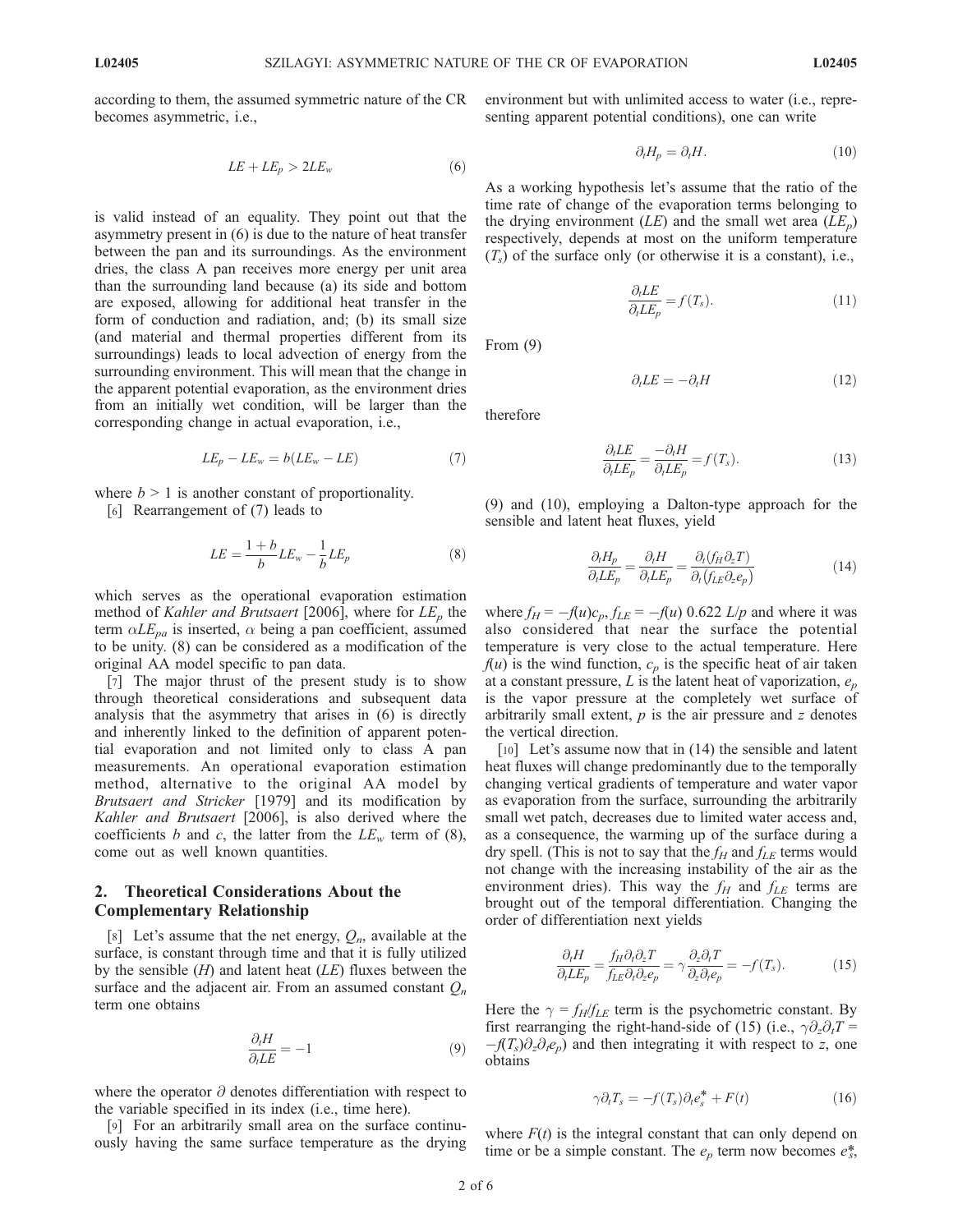the saturation vapor pressure at the surface temperature,  $T_s$ , since the vertical gradient terms dropped out. The dependence of the  $\gamma$  on z was neglected.  $F(t)$  cannot be a function of time, since a shift in the time reference should not change the results, so it can only be a constant. But that cannot be different from zero since the time rate of change for  $T_s$  is zero only when the same for  $e^*_s$  is zero and vice versa. Note that under a constant  $Q_n$  condition the vertical gradients of the temperature and vapor pressure terms cannot change independently either, by virtue of (9) and (15). Also, the  $\partial_z \partial_t T / \partial_z \partial_t e_p$  term in (15) can only be replaced by the  $\partial_t T_s / \partial_t e^*_s$  term from (16) (obtained with  $F(t) = 0$  and both sides divided by  $\partial_t e^*_{s}$  if there is a change in the surface temperature of the wet patch to avoid an indeterminable expression in the latter.

[11] By combining (15) and (16) with  $F(t) = 0$  leads to

$$
\frac{\partial_t H}{\partial_t L E_p} = \gamma \frac{\partial_t T_s}{\partial_t e_s^*} = -f(T_s). \tag{17}
$$

(17) can be written as

$$
\frac{\partial_t H}{\partial_t L E_p} = \frac{\gamma}{\Delta_s} \tag{18}
$$

where  $\Delta_s$  is the slope of the saturation vapor pressure curve at  $T_s$ , the surface temperature.

[12] From (12) and (18) one obtains

$$
\frac{\partial_t LE}{\partial_t LE_p} = \frac{\partial LE}{\partial LE_p} = -\frac{\gamma}{\Delta_s} \tag{19}
$$

which corroborates the working hypothesis that the ratio of the time rate of change of the actual and apparent potential evaporation terms is indeed a function of the surface temperature, and not a constant, as a symmetric CR would suggest.

[13] From the above it follows that the CR is symmetric only, independent of the surface temperature, when there exists no energy transfer between the source of the apparent potential evaporation and its surroundings. When this latter happens, the energy available for the apparent potential evaporation process remains constant, therefore (9) is valid

$$
\frac{\partial_t H_p}{\partial_t L E_p} = -1.
$$
\n(20)

Combining it with (17) yields

$$
\frac{\partial_t H_p}{\partial_t L E_p} = \gamma \frac{\partial_t T_{sp}}{\partial_t e_s^*} = -1 \tag{21}
$$

which can never happen as long as the wet surface temperature,  $T_{sp}$ , changes in time. When, however,  $T_{sp}$  is constant, (21), in order to avoid an indeterminable 0/0 expression, must be written with the vertical gradients taken at the wet surface, i.e.,

$$
-1 = \gamma \frac{\partial_z \partial_t T_p}{\partial_z \partial_t e_p} \tag{22}
$$

which is guaranteed to be negative since the numerator is always positive, and the denominator is the opposite, as the environment dries up. From (9) and (20) the CR now becomes symmetric

$$
\frac{\partial LE}{\partial LE_p} = -1\tag{23}
$$

with the customary  $\partial H = \partial L E_p$  assumption [e.g., *Hobbins et* al., 2001], independent of the surface temperature.

[14] As a summary the theory predicts that the CR should generally be asymmetric in nature when the time rate of change between actual and apparent potential evaporation is considered. It specifies the degree of asymmetry as a function of the surface temperature yielding an equal but opposite change in the two evaporation terms provided the surface temperature is about 6°C, i.e., when  $\gamma = \Delta$  at around 1000 hPa. The theory further predicts that the CR can be symmetric, independently of the surface temperature, only when there is no energy exchange between the source of apparent potential evaporation and the drying environment [Szilagyi, 2001], which is a very unrealistic condition.

[15] The explanation of the predicted asymmetry of the CR lies in the energy supply the drying environment, characterized by increasing surface and air temperatures, provides toward the source of the apparent potential evaporation to elevate its surface temperature, which would otherwise stay constant as was shown above. This way the apparent potential evaporation process *locally* consumes more energy than available overall from an assumed constant  $Q_n$  term. This energy transfer is universally present in reality mainly as (a) advection of warmer air over the small wet area, and; (b) heat conduction in the ground from the surrounding warmer and dryer soil.

[16] The present theory considers two extremes, on one hand, when the heat conduction is perfect and the wet area achieves the same surface temperature as the drying environment, and on the other hand, when there is no energy transfer at all between the two areas having different wetness and therefore different surface temperatures. The application of the Penman equation is a proxy for the perfect heat conduction case as it employs drying environment characteristics. In reality, practical measures of apparent potential evaporation, such as the application of an evaporation pan or an evaporimeter found at standard meteorological stations, may express a degree of asymmetry between (and perhaps beyond for evaporation pans due to differences in surface properties between the pan as well as its water and the surrounding vegetated land) the two theoretical extremes considered.

#### 3. Formulation and Testing of the Practical Operational Evaporation Estimation Model and Discussion

[17] The above results can be utilized in formulating an operational evaporation model. (19) written in finite differences between the actual and wet environment values, i.e., when  $LE = LE_p = LE_w$  and after rearrangement yields

$$
LE = \left(1 + \frac{\gamma}{\Delta^*}\right) LE_w - \frac{\gamma LE_p}{\Delta^*} = LE_w + \frac{\gamma}{\Delta^*} \left( LE_w - LE_p \right) \quad (24)
$$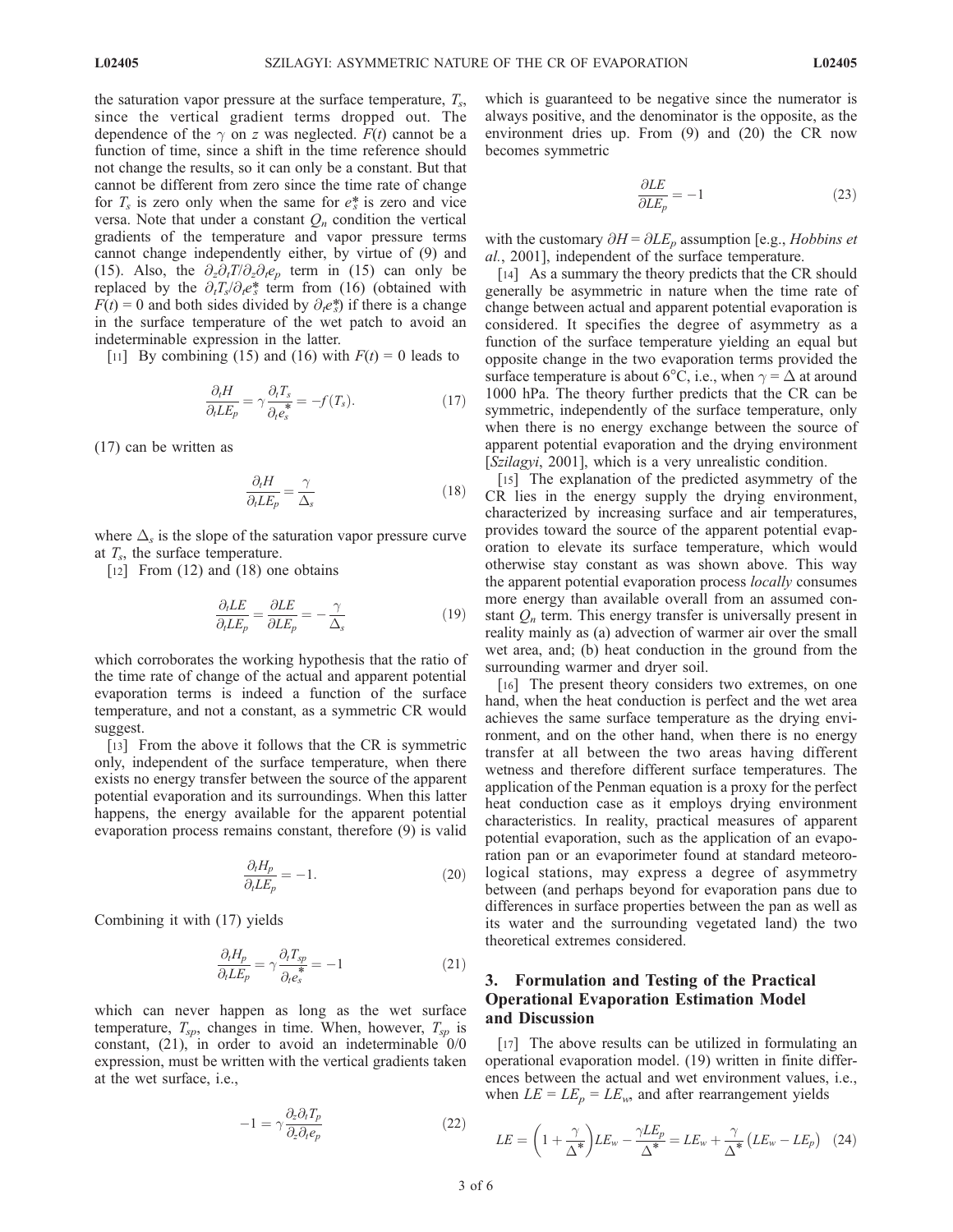

Figure 1. (a) Daily actual (LE) and pan evaporation (LE<sub>pan</sub>) data for 1987 and 1989 near Manhattan, KS.  $E_{MI} = L E / L E_{pan}$ . (b)  $LE_w$ -normalized values of actual  $(E_+)$  and pan evaporation  $(E_{p+})$  with  $c = 1.18$  (hollow symbols) and  $c = 1.15$ . The curves represent (26) and (27) with  $b = 9.45$  and  $\varepsilon = 4.71$ , respectively,  $E_{M1} = LE/LE_{pan}$ . (c)  $LE_{w}$ -normalized values of actual  $(E_{+})$  and Penman-equation (PM) evaporation  $(E_{p+})$  with  $c = 1.2$  (hollow symbols) and  $c = 1.17$ . The curves represent (26) and (27) with  $b = 4.21$  and  $\varepsilon = 2.24$ , respectively,  $E_{MI} = LE/LE_{PM}$ . (d) Dimensionless graph of the complementary relationship as predicted by (27) with  $\varepsilon = 1$ .

where the slope of the saturation vapor pressure curve is taken with an effective value,  $\Delta^*$ . This is necessary, because  $\Delta_s$  is a function of the changing surface temperature, the value of which is not known even under reference wet environment conditions. Since in practice not only the reference wet environment surface temperature is unknown but so is the actual surface temperature, the effective temperature at which  $\Delta^*$  is calculated must somehow be related to the only known temperature value, which is the actual air temperature. The simplest approach is through a constant,  $\varepsilon$ , i.e.,  $\Delta^* = \varepsilon \Delta$ , where  $\Delta$  is the slope of the saturated vapor pressure curve taken at the actual air temperature. This way (24) becomes

$$
LE = \left(1 + \frac{\gamma}{\varepsilon \Delta}\right) LE_w - \frac{\gamma L E_p}{\varepsilon \Delta} = LE_w + \frac{\gamma}{\varepsilon \Delta} \left( LE_w - LE_p \right) \quad (25)
$$

which is the practical evaporation estimation model. (25) is similar to (8) except  $b = \varepsilon \Delta/\gamma$  now.

[18] For the present analysis, data from the First International (Satellite-Land Surface Climatology) Field Experiment (FIFE) were employed. This includes two Bowen-ratio flux measurement stations for the periods May 26–October 17 in 1987 (station #40) and July 21–August 14 in 1989 (station #944); an eddy-correlation station with the longest available continuous record for 1987 (station #26) as well as a class A pan at the Tuttle Creek dam near Manhattan, Kansas. For a general description of the measurement site and experimental settings, please, refer to Kahler and Brutsaert [2006]. Note that (a) in 1987 the revised data set of FIFE was employed; (b) the surroundings of the pan are far from ideal. The pan not only sits 300 m directly south of the dam as reported by Kahler and Brutsaert [2006], but it is also a few hundred meters from a sizeable lake (River Pond State Park) to the south. This fact certainly contributes to some uncertainties in the ensuing data analysis, which involves this pan in relation to the CR. Consequently, choosing the days with certain predominant wind directions [Kahler and Brutsaert, 2006] has been abandoned and all available records for the time period were retained instead. The flux measurement stations #40 and #944, distributed on the FIFE CDs, did not include air temperature data, so for that the meteorological station at Kansas State University in Manhattan was used in the analysis. The data required by the Penman equation for calculating the drying power of the air were from the NCDC (for 1989) and NOAA (for 1987) surface measurement stations in Manhattan, also included in the FIFE CDs.

[19] Daily evaporation flux was calculated as the mean of the two flux stations' daily values in 1987 when both sources of data were available. Figure 1a displays these daily actual and pan evaporation values as a function of a soil moisture index,  $E_{MI} = LE/LE_{pa}$ . The data scatter in Figure 1a can be reduced (Figure 1b) by normalizing the LE and  $LE_{pa}$  values with  $LE_w$  of (4). From (8) the normalization yields

$$
E_{+} = \frac{(1+b)E_{MI}}{1+bE_{MI}} \tag{26a}
$$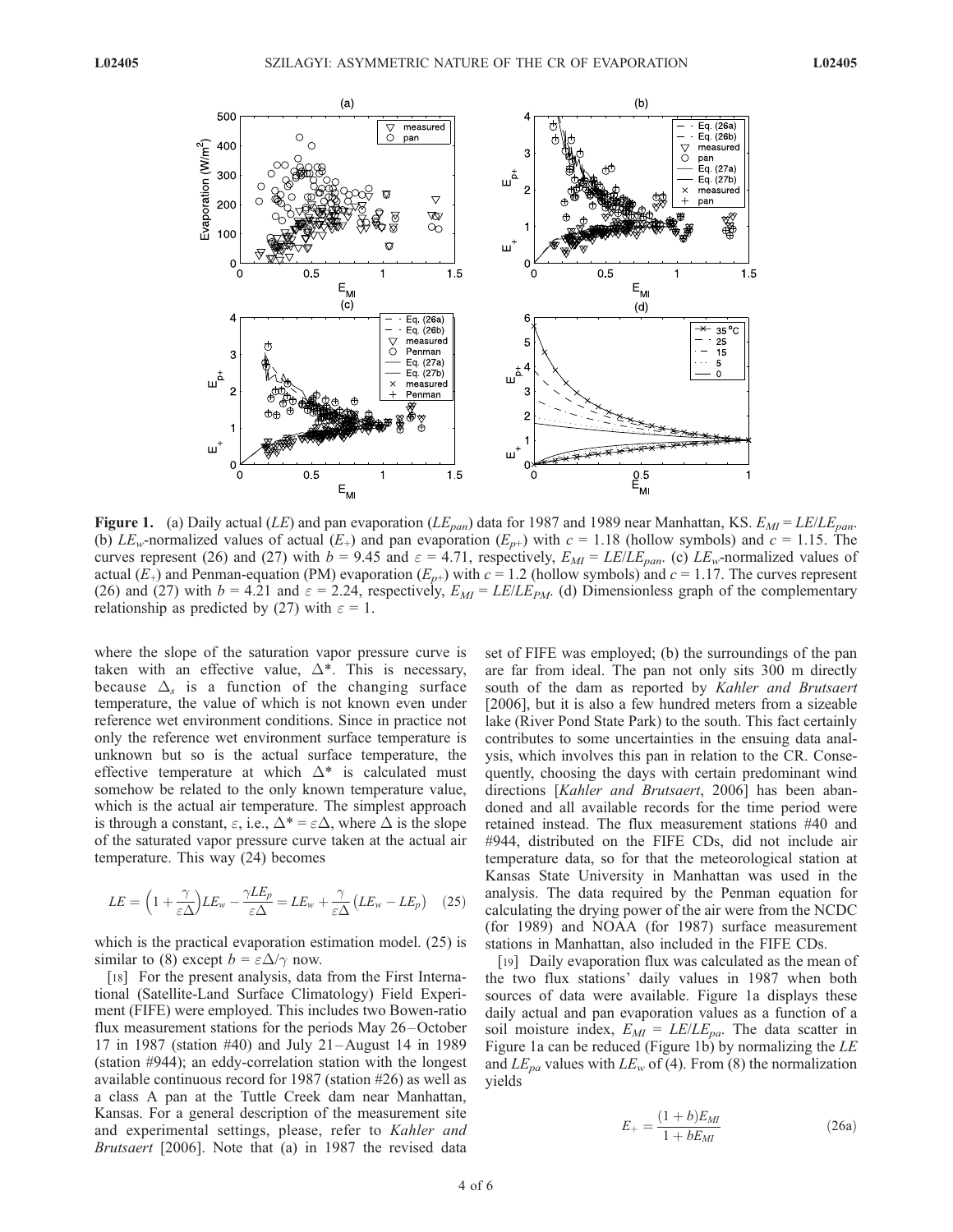$$
E_{p+} = \frac{1+b}{1+bE_{Ml}}\tag{26b}
$$

Performing a nested trial-and-error optimization routine for both coefficients  $c$  and  $b$  in (8), and accepting an updated value of the parameters only when the reduction in the ensuing sum of squared-error (SSE) is larger than 1% of the previous value, Figure 1b results with  $c = 1.18$  and  $b = 9.45$ . Here an interesting property of the dimensionless graph of Figure 1b ought to be mentioned. Namely, the curve optimized via (8) is not, and will not be, the best-fit curve of the dimensionless graph. A short proof is given in Appendix A. As mentioned by Kahler and Brutsaert [2006], a moisture index  $(E_{MI})$  that is derived independently from actual evaporation to be estimated would be preferable to the present formulation, where the index itself contains the desired evaporation value. Such a choice for  $E_{MI}$  could be the ratio of  $LE_w$  and  $LE_p$ . Application of this new moisture index, however, necessarily results in a compressed range of  $E_{MI}$  values (i.e., 0.5–1 for a  $b = 1$  choice and somewhat larger for  $b > 1$ ), and while it circumvents the problem of obtaining differing optimal parameter values of c and b depending on whether the optimization is based on dimensionless or original data, mentioned above, it leads to such a cloud of  $E_{+}$  in the dimensionless graph that a clear complementarity between  $LE_p$  and  $LE$  becomes difficult to detect. As a consequence, the results of the ensuing analysis will be demonstrated with Kahler and Brutsaert's [2006] original moisture index. Note, however, that both indices result in the same estimates of  $c$  and  $b$ , as long as the optimization is based on (8).

[20] Figure 1b also displays the evaporation estimates based on an optimization of (25), approximating  $LE_w$  with (4) and  $LE<sub>p</sub>$  with the pan readings, along with the measured evaporation flux data. Again, the normalization of (25) by  $LE_w$  yields

$$
E_{+} = \frac{(1 + \varepsilon \Delta / \gamma) E_{M\!I}}{1 + \varepsilon \Delta E_{M\!I} / \gamma} \tag{27a}
$$

$$
E_{p+} = \frac{1 + \varepsilon \Delta / \gamma}{1 + \varepsilon \Delta E_M / \gamma}
$$
 (27b)

The values of  $\varepsilon$  and c became 4.71 and 1.15, respectively. The fit between observed and predicted  $E_{+}$  values remained the same, i.e., the root-mean-square-error,  $RMSE = 0.18$ .

[21] For further testing (Figure 1c), the *Penman* [1948] equation with its original wind function [Brutsaert, 2005] was used in place of the evaporation pan measurements to estimate  $LE_p$  [Crago and Crowley, 2005]. The optimized value of b became 4.21 while the optimized value of  $c$ changed only slightly to 1.2. The explained variance by the model  $(R^2)$  remained the same as with the pan values, 0.75. When the same optimization was next performed with (25), the optimized value of  $\varepsilon$  and c became 2.24 and 1.17, respectively. The  $R^2$  value did not change, it remained 0.75, as with the pan data. The fit between observed and theoretical values improved in Figure 1c compared with Figure 1b with an  $RMSE = 0.12$  now for both methods.

[22] There remained the formulation of a practical operational evaporation model that is based on the predicted asymmetric property of the CR and does not contain any parameters to be tuned. Since the optimized value of the original model's b in (8) (as shown by Kahler and Brutsaert [2006]) or the revised model's  $\varepsilon$  parameter (being close to unity) in (25), may change from place to place or from season to season (due to changes, e.g., in vegetation), the practical operational model can have a predefined value of  $\varepsilon = 1$ . Choosing of a suitable c value was achieved by optimizing (25) with an  $\varepsilon$  value of unity employing both pan evaporation and Penman equation values. With the pan data, the optimized value of c became 1.31 ( $\mathbb{R}^2 = 0.62$ ), while with the Penman equation values it became 1.24 ( $R^2$  = 0.72). These two values bracket tightly the mean value of 1.26 of the same coefficient reported by *Priestley and* Taylor [1972]. Consequently, the practical operational model can have a  $c$  value of 1.26. The practical evaporation model better performs (as expected) with the Penman ( $R^2$  = 0.72) than with the pan values ( $R^2 = 0.62$ ) and its performance is almost the same as that of its fully optimized version.

[23] This same practical evaporation model ( $\varepsilon = 1$  and  $c = 1.26$ ) has been first applied by *Crago and Crowley* [2005] in a large comparative study involving six other CRbased evaporation estimation models and performed by far the best. Their best performing evaporation estimation model was criticized by Lhomme and Guilioni [2006] for being built on faulty arguments by *Granger* [1989]. Interestingly, the present theoretical considerations, completely different from Granger's [1989], have lead to the same practical model as was first proposed by him and recently tested by Crago and Crowley [2005].

[24] Finally, Figure 1d depicts the CR in a dimensionless form as expressed by (27) with  $\varepsilon = 1$ . The CR is symmetric only when the surface temperature is about  $6^{\circ}$ C (and air pressure is 1000 hPa), and asymmetric otherwise. With (2) and (4) for the  $LE_p$  and  $LE_w$  terms the CR thus becomes

$$
LE + LE_p < 2LE_w, \quad T_s < 6^\circ C
$$
\n
$$
LE + LE_p \approx 2LE_w, \quad T_s \approx 6^\circ C
$$
\n
$$
LE + LE_p > 2LE_w, \quad T_s > 6^\circ C
$$
\n
$$
(28)
$$

Note that the temperature at which the CR becomes symmetric changes with elevation due to the pressure dependence of the psychometric constant.

[25] The above illustrated asymmetric nature of the CR not only helps interpret the results of Kahler and Brutsaert [2006] in a more general way, but it may also explain why (a) Crago and Crowley [2005] obtained the best evaporation estimates with the (25)-modified AA model (with  $\varepsilon = 1$ ) out of six CR-based evaporation estimation methods, and; (b) Szilagyi et al. [2001] observed a pan evaporation decrease of about 6% over the conterminous US in the period of  $1948 - 1996$ , accompanied only by an about  $3\%$ increase in actual evaporation. It very likely also explains why Hobbins et al. [2001] had to optimize the original AA model (built on a symmetric CR) of Brutsaert and Stricker [1979] locally to match the predictive power of another CR-based model by Morton [1983]. Note that in the Morton model the  $LE_w$  term is purposefully defined (differently from Priestley and Taylor [1972]) in a way that compels his formulation of the CR to be symmetric, as was pointed out